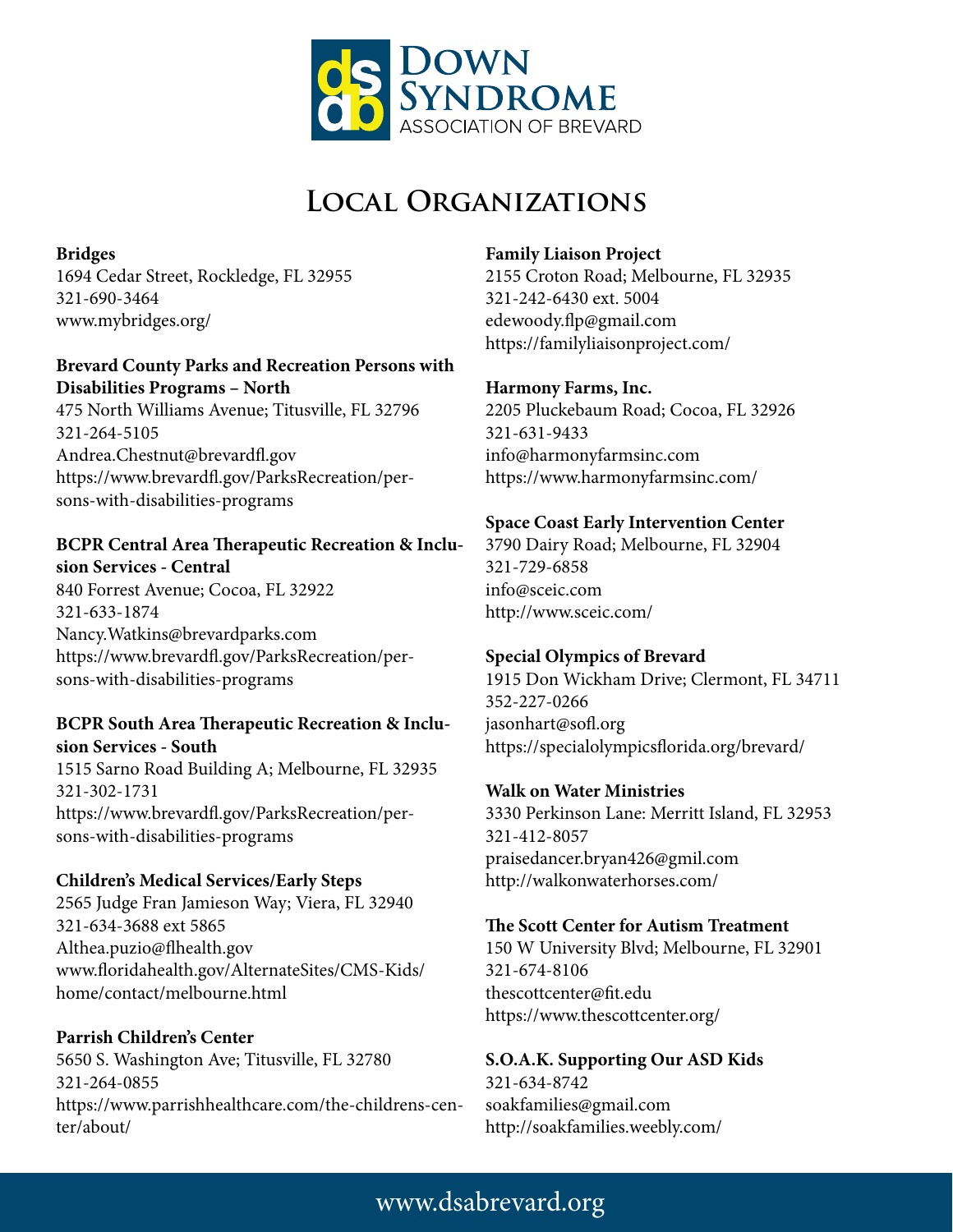

## **Florida Organizations**

#### **Down Syndrome Association of Central Florida**

204 N Wymore Road; Winter park, FL 32789 407-475-5621 info@dsacf.org https://www.dsacf.org/

#### **Hope Haven**

4600 Beach Blvd; Jacksonville, FL 32207 904-346-5100 info@hope-haven.org https://www.hope-haven.org/

#### **The IEP Advocate**

P.O. Box 618308: Orlando, FL 32861 407-342-9836 info@TheIEPadvocate.com http://www.theiepadvocate.com/

#### **Down Syndrome Foundation of Florida**

P.O. Box 533462; Orando, FL 32853 407-538-3537 info@dsfflorida.org http://www.dsfflorida.org/

## **National & International Organizations**

### **National Down Syndrome Congress**

30 Mansell Court, Suite 108; Roswell, GA 30076 800-232-6372 info@ndsccenter.org https://www.ndsccenter.org/

#### **National Down Syndrome Society**

8 E 41st Street, 8th Floor; New York, NY 10017 800-221-4602 info@ndss.org https://www.ndss.org/

#### **Band of Angels**

3048 Charlwood Drive; Rochester Hills, MI 48306 http://www.bandofangels.com/

## **International Mosaic Down Syndrome Association**

P.O. Box 321; Stow, MA 01775 1-888-IMDSA-21 brandy@imdsa.org https://www.imdsa.org

#### **Specs4Us**

14585 E Park Street, PO Box 465; Burton, OH 44021 info@Specs4us.com https://www.specs4us.com/

#### **Wrightslaw**

P.O. Box 480; Hartfield, VA 23071 1-877-529-4332 https://www.wrightslaw.com

## www.dsabrevard.org